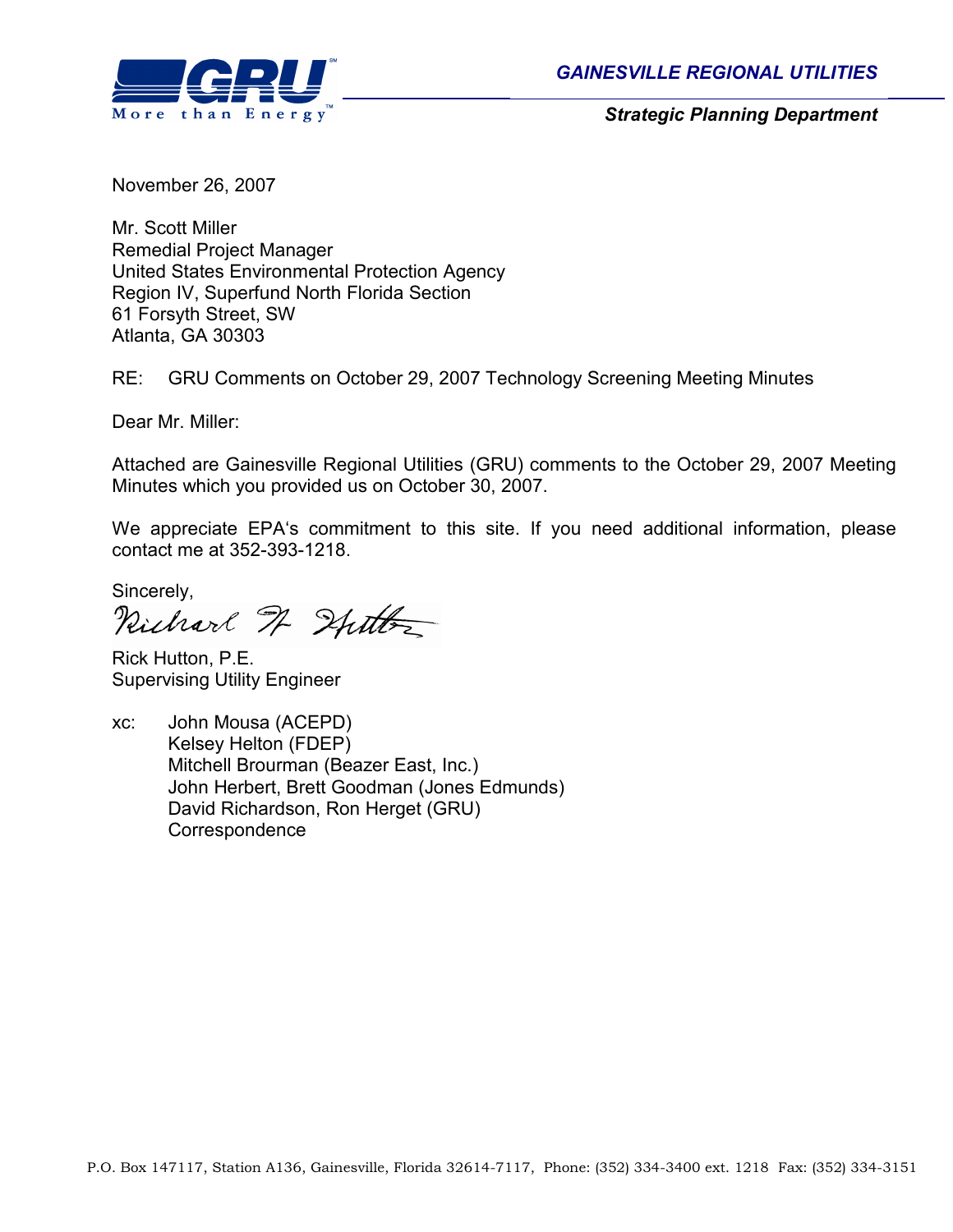#### GRU Comments to EPA/Beazer Koppers Collaborative Feasibility Study Technology Screening Summary and October 5, 2007 Technology Screening Meeting Minutes:

# I. General Comments:

Please provide the basic assumptions for characterizing the contamination in each of the operable units such as degree of DNAPL mobility, extent and characteristics of contamination in the Floridan, points of compliance, and clean up standards. It will be critical to understand EPA/Beazer's Collaborative opinion on these basic assumptions to understand the EPA/Beazer screening and evaluation of remedial alternatives. Based on past characterization efforts, it is our opinion that:

- 1. DNAPL is mobile under the site;
- 2. Contamination being measured in the Floridan Aquifer is real and exceeds Groundwater Cleanup Target Levels (GCTLs);
- 3. Contamination in the Hawthorn and Florida is not fully characterized and there are offsite impacts in the surficial soils, surficial aquifer, Hawthorn Group;
- 4. Contamination that has been documented in the Floridan Aquifer constitutes a significant threat to the City of Gainesville's water supply; and,
- 5. All parts of the Florida Aquifer should be cleaned up to meet Florida GCTLs.

In addition to evaluating technologies and combined solutions for all the operable units at the Superfund Site, please consider the timing and phasing of the implementation of these alternatives. With contamination being measured at the GCTL at a depth of approximately 312 feet below ground surface in the Floridan Aquifer at the property boundary (FW-23C), implementing a containment and cleanup remedy in the Floridan Aquifer should take precedence. This will immediately prevent further migration of the contamination in the Floridan Aquifer and allow for longer term remedial actions to be undertaken in the surficial and Hawthorn units.

GRU continues to have particular concern with regard to increasing contaminant levels with depth detected in well FW-12B. In an October 25, 2006 letter from EPA to Beazer East, EPA requested additional Upper Transmissive Zone (UTZ) and Lower Transmissive Zone (LTZ) wells to provide further delineation of the extent contamination. In Beazer's December 18, 2006 response, Beazer agreed to install additional UTZ and LTZ wells (in addition to the perimeter wells FW-24C, FW-22C, FW-23C and FW-4C that were recently completed). GRU continues to believe that additional delineation of the contamination detected in FW-12B is necessary.

## II. Specific Comments to Meeting Minutes:

1. Page 3 – Conceptual Understanding of the Site Issues The minutes state that "GRU presented the Beazer fate-and-transport model to the St. Johns River Water Management District (SJRWMD) as part of their permitting process to increase withdrawals". It should be clarified that GRU provided information related to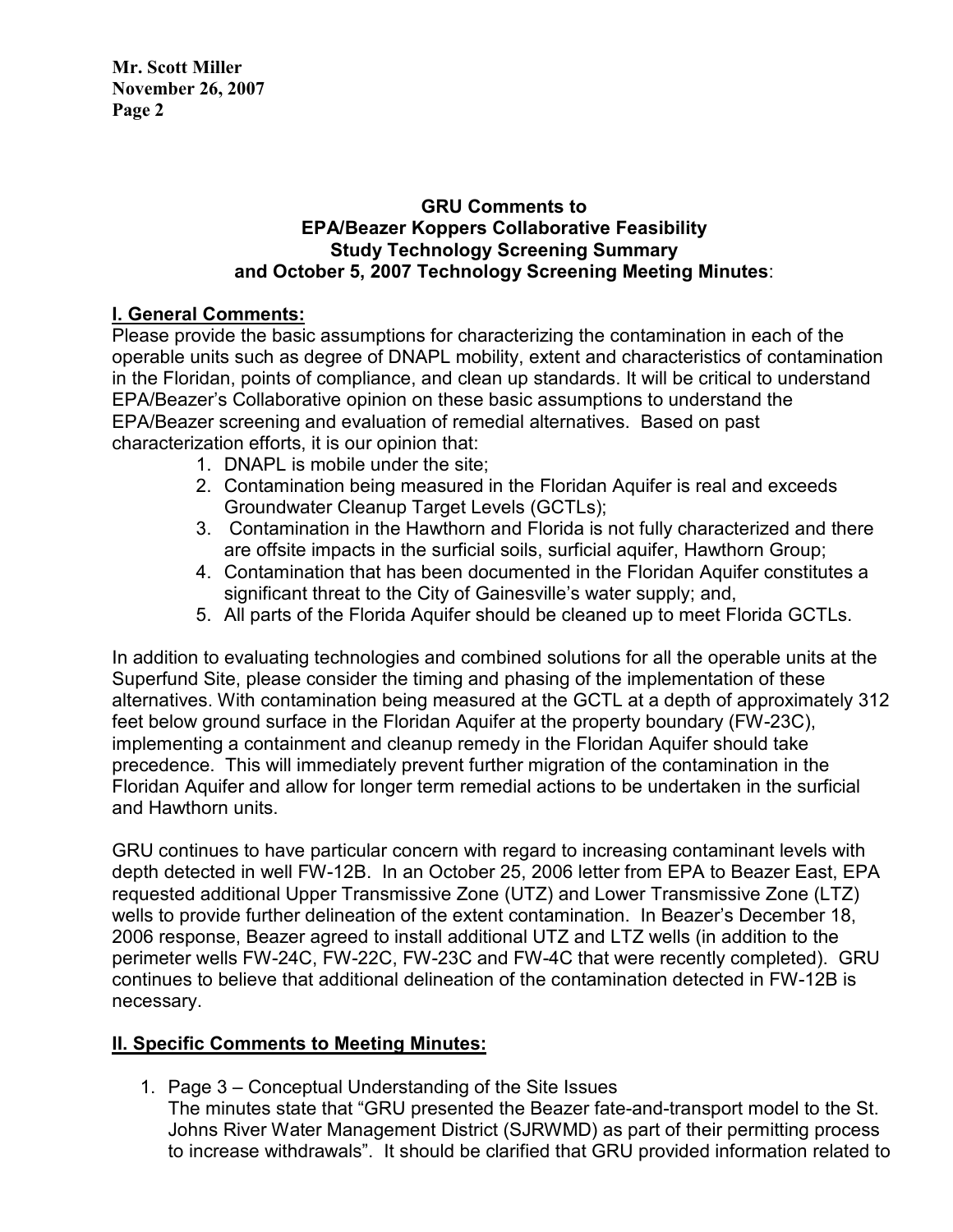the GeoTrans model to the SJRWMD in response to a Request for Additional Information (RAI) from the agency. GRU does not endorse the results of the GeoTrans model.

- 2. We believe that thermal and surfactant-based technologies could reduce contaminant mass and increase viscosity, and that these technologies should remain under consideration.
- 3. The ongoing downward migration of DNAPL must be addressed by Hawthorn and Floridan aquifer remedial alternatives.
- 4. The locations in which the permeability of the lower Hawthorn clay may be enhanced by fractures, bioturbation, or other vertical more highly permeable features and how that might impact hydraulic connection between the Hawthorn and Floridan Aquifers are not known. This uncertainty should be considered in developing remedies.

## III. Comments/Questions regarding the Remedial Action Objectives (RAO)

- 1. When and how will "specific functional objectives/criteria" be developed for each RAO?
- 2. Either the Soil Risk Management RAO or the Groundwater Risk Management RAO, or both, should also include the objective: "Mitigate further migration of DNAPL creosote in the surficial aquifer and in the Hawthorn Formation". For this RAO, some of the technologies already screened out, i.e. surfactant mobilization and various thermal methods, should be considered further. Although these technologies may not result in complete removal of NAPL, they may be able to achieve removal or increase DNAPL viscosity sufficient to eliminate the potential for further migration as NAPL.
- 3. Evaluation Criteria: ARARs should include FDEP GCTLs and SCTLs.

# IV. Specific Comments to Attachment 5 – Technology Screening Notes

Water Treatment Technologies No comments.

## Water Disposal Options

No comments.

## DNAPL Remediation Technologies (In Situ)

- 1. Soil Flushing and Thermal Desorption technologies should be considered further.
- 2. Vertical Barrier will be ineffective without vertical containment.

# Surface/Shallow Soil Remediation Technologies (In Situ)

- 1. See comments to DNAPL Remediation Technologies (In Situ)
- 2. The standards for clean up must be established for surface and shallow soils to consider the remediation of onsite and offsite impacts.
- 3. It is the City of Gainesville's position that, because the Koppers property is located in a key location in the City, close to other redeveloping areas and revitalizing residential areas, Florida residential soil cleanup standards should be applied.
- 4. In addition GRU has concerns about the impacts of off-site surficial soil contamination on GRU operations.